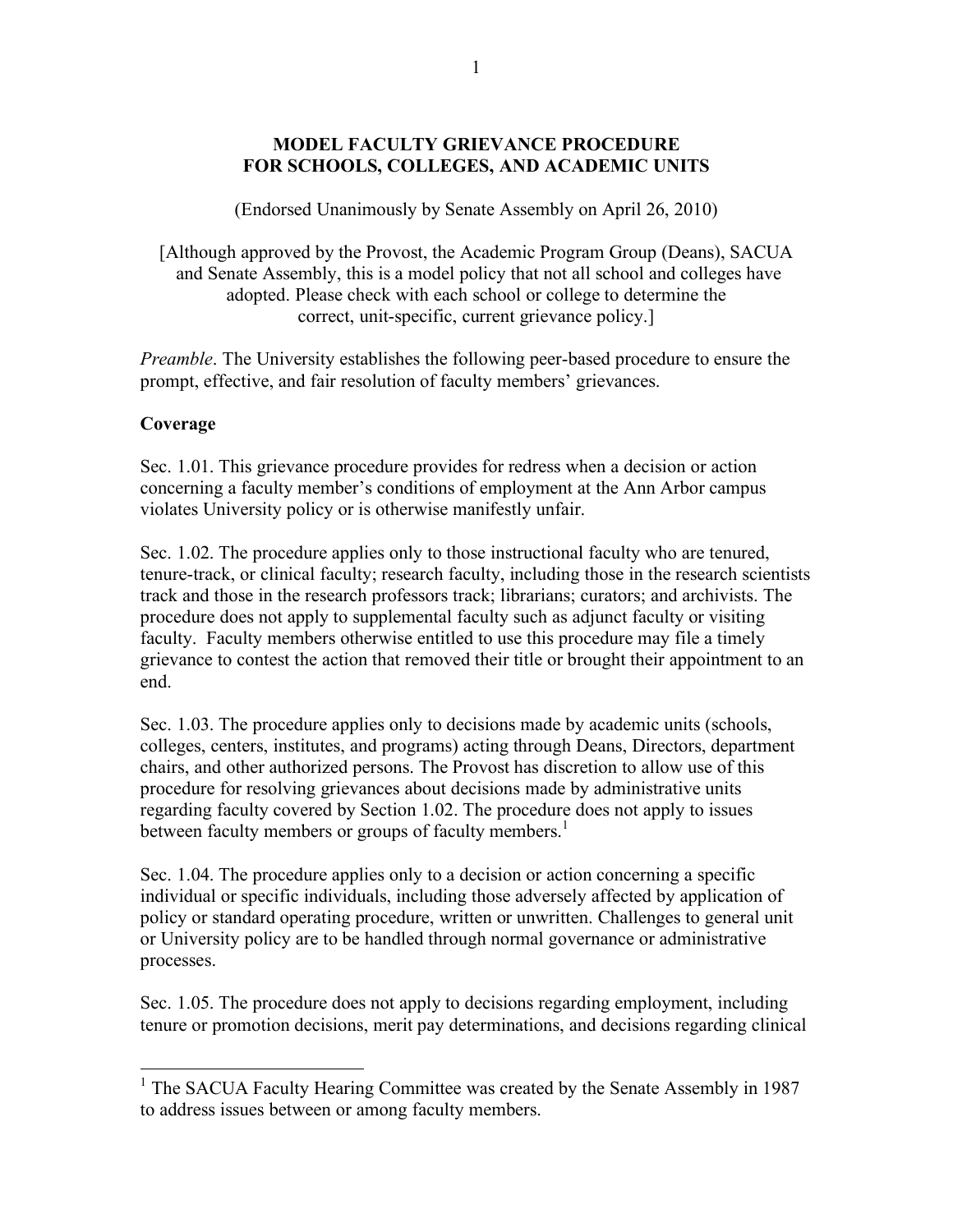competence/patient safety, that are based solely and exclusively on judgments about professional performance. But this grievance process does apply to claims that the procedure followed in making such decisions failed to follow University policies and procedures or was otherwise manifestly unfair, or that the decisions violated standards of nondiscrimination contained in Regental Bylaw 14.06 (revised September 2007). A faculty member's salary history and similar data may be considered in determining the value placed on previous performance and whether the contested decision was based solely and exclusively on judgments about professional performance.

Sec. 1.06. The procedure does not serve as an additional step in a dispute that has been addressed in another formal hearing procedure of the University or a University unit. But a faculty member may use this grievance process to review new sanctions imposed by an academic unit acting on the basis of findings made in a different hearing procedure.

## **Filing Grievances; Parties and Responsibilities**

Sec. 2.01. A faculty member shall file a grievance within ninety (90) calendar days of the date the grievant first knew or could reasonably have been expected to know, on the basis of documentation or otherwise if there is no documentation, of the decision or action that gave rise to the grievance. Grievances shall be filed on a Faculty Grievance Form (FGF) and submitted to the Director of Academic Human Resources (DAHR) and the SACUA Faculty Grievance Monitor (FGM). The DAHR shall transmit a copy of the FGF to the named respondent(s), with copies to the Dean or Director. In extraordinary circumstances, a Grievance Hearing Board (GHB) may extend the deadline for filing a grievance. The grievant must assert such circumstances in the FGF and provide supporting evidence.

Sec. 2.02. The parties to a grievance are the faculty member who initiates the grievance and the decision-maker(s) responsible for the contested decision or action. In larger units the respondent(s) would normally be the decision-maker(s) at the departmental level. Higher authorities such as Deans in those units are to be named as respondents only if they were actively involved in the contested decision or action. When the grievance involves a decision made, or an action taken, by a group of persons, or a decision or action reviewed through multiple organizational levels, the presumption is that the individual with the current ultimate authority to make the decision or take the action (for example, the person whose signature authorizes the decision or action) will be named as the sole respondent.

Sec. 2.03. Both the grievant and the respondent shall abide by all the procedures set forth here, shall participate in good faith, and shall respect the confidentiality of the process. Communication concerning the proceedings shall be limited to parties, advisers, mediators, and any others for whom information is strictly necessary for the legitimate effectuation of the process.

Sec. 2.04.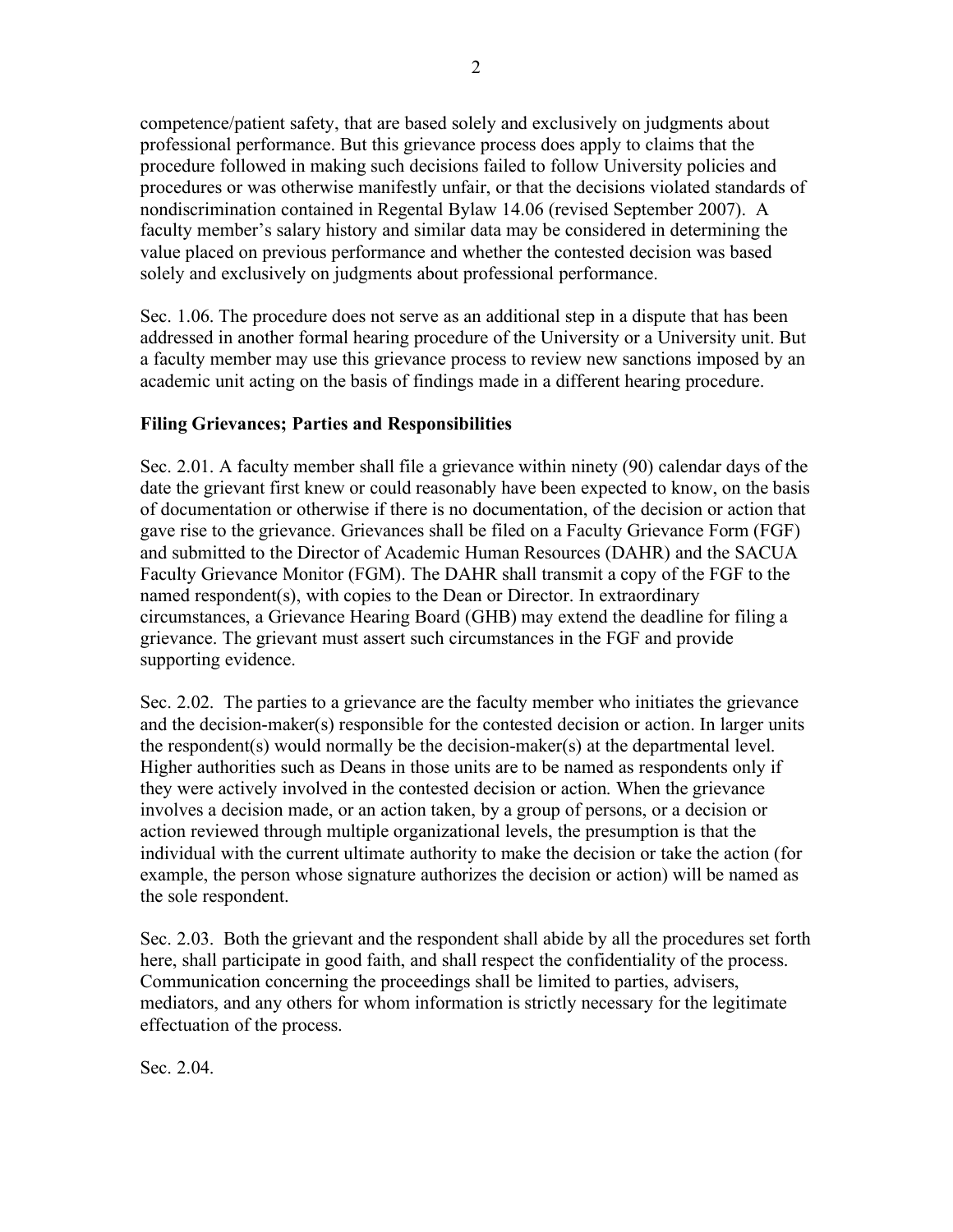- (a) Before filing a formal grievance, a grievant shall seek to resolve the dispute by discussing it informally with the person(s) who made the disputed decision or took the disputed action, or actively participated in it, or who has the authority within the relevant unit or units to provide redress.
- (b) Before, during, and after the processing of any grievance, the parties are strongly encouraged to seek an informal resolution by personal discussions between or among themselves, by invoking the unit or University ombuds or mediation structure, or through the intervention of unit or University officials with the authority to provide redress. At any step before rendering a final decision, the Grievance Hearing Board (GHB) may remand the case to the parties with directions to seek an informal resolution. When remanding a case, the GHB shall set a timeframe for successful resolution. If it fails, the case will return to the GHB for further processing. Informal resolution, however, shall remain entirely voluntary.

Sec. 2.05. Prior to the first meeting of the GHB, the GHB, the grievant, or the respondent may initiate in writing a one-time clarification of the issues to be considered. If the GHB requests the clarification, it shall be transmitted simultaneously to the grievant and the respondent, who will have ten working days to provide a written response. If one of the parties submits a clarification, a copy shall be provided to the DAHR, the FGM, and the other party. The other party will have ten working days to provide to the DAHR, the FGM, and the party who submitted the clarification any additional comments or information in response to the clarification. The DAHR will then forward both the clarification and the response to the GHB.

## **Grievance Hearing Board (GHB)**

Sec. 3.01. A Grievance Hearing Board (GHB) shall be established as provided in Sec. 5.03 to handle each grievance filed by a faculty member. Closely related grievances may be consolidated before a single GHB.

Sec. 3.02. The GHB shall meet within 15 working days after it is established. The Board shall first determine in executive session whether the complaint is within the authority or jurisdiction of the grievance process under Sections 1.01 through 1.06. In addition, the Board may dismiss the grievance without a hearing if it concludes, on the basis of the FGF and all other material before the GHB, and with all questions of fact assumed in the grievant's favor, that there are no grounds for deciding the case in the grievant's favor. The GHB may also dismiss the grievance without a hearing if the grievance is filed after the expiration of the time period set forth in Section 2.01.

Sec. 3.03. Within ten working days of its first meeting, the GHB shall advise the grievant, the respondent, the DAHR, the FGM, and the Dean or Director in writing whether it will proceed with a hearing. If the Board decides the complaint is not grievable because it is not within the coverage of Sections 1.01 through 1.06, or the grievance is to be dismissed under Section 3.02, it shall state its reasons in writing. If the Board decides to proceed, it shall specify in a written notice to the parties, the DAHR, the FGM, and the Dean or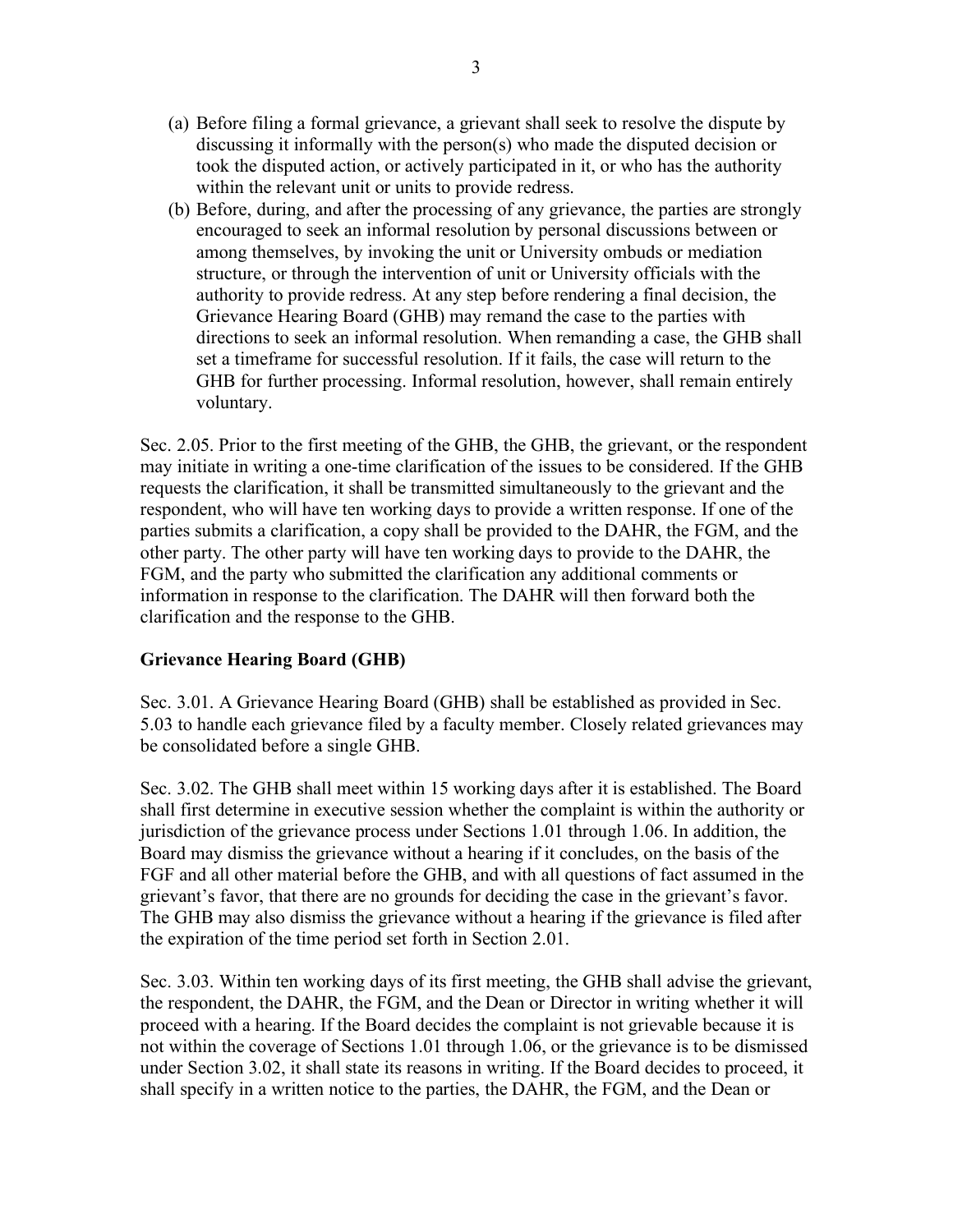Director when and where the hearing will be held and what issues are to be addressed by the parties. The hearing shall be scheduled within 30 working days or as soon thereafter as is practicable.

Sec. 3.04. If the GHB decides the complaint is not grievable, the grievant shall have 15 working days to appeal this decision to SACUA or a faculty body designated by SACUA. The appellate body shall have 20 working days to resolve the issue. Its decision shall be final. Appeals from a GHB decision to dismiss the grievance shall be handled as provided for final Board decisions in Sections 4.01 through 4.03.

Sec. 3.05. The GHB shall ensure fair procedures for the parties in any hearing.  $2$ Specifically, the grievant and the respondent shall have the following rights:

- (a) To be accompanied before the GHB by advisers, who may be attorneys. The advisers may advise their clients but may not participate directly in the hearing.
- (b) To appear and present their cases, and to cross-examine the witnesses and challenge the evidence presented by the other party; and
- (c) To have access to all relevant evidence, testimonial and documentary, except confidential evaluations and evidence that would infringe upon the privacy interests of third persons. Upon a party's request, the chair of the GHB shall be allowed to examine relevant confidential files of an academic unit or department and to provide the Board with a summary of their contents as they relate to the grievance, giving due consideration to protecting the confidential aspects of the material.

Sec. 3.06.

- (a) The GHB may call its own witnesses and obtain relevant documents, subject to the parties' right of access and the confidentiality restrictions of Sec. 3.05(c).
- (b) Testimony before the GHB is voluntary. If any witness declines to testify about any issue, however, the GHB may draw appropriate inferences about what the testimony would have been based on the refusal to testify. Any such inference should be carefully supported and explained by the GHB.

Sec. 3.07. Hearings before the GHB shall be private and confidential, attended only by the principal parties and their advisers, if any; the Director of Academic Human Resources or designee; and the Faculty Grievance Monitor or designee. Unless otherwise directed by the GHB for good reason, witnesses shall attend only while testifying. The GHB chair may invite appropriate observers or others having a substantial interest in the outcome of the case, if both the grievant and the respondent agree.

<sup>&</sup>lt;sup>2</sup> The grievance procedure must comply with the demands of due process, most critically, fair notice and an opportunity to be heard. It is not intended to be a substitute for either a civil or a criminal trial and is not subject to all the requirements applicable in those settings.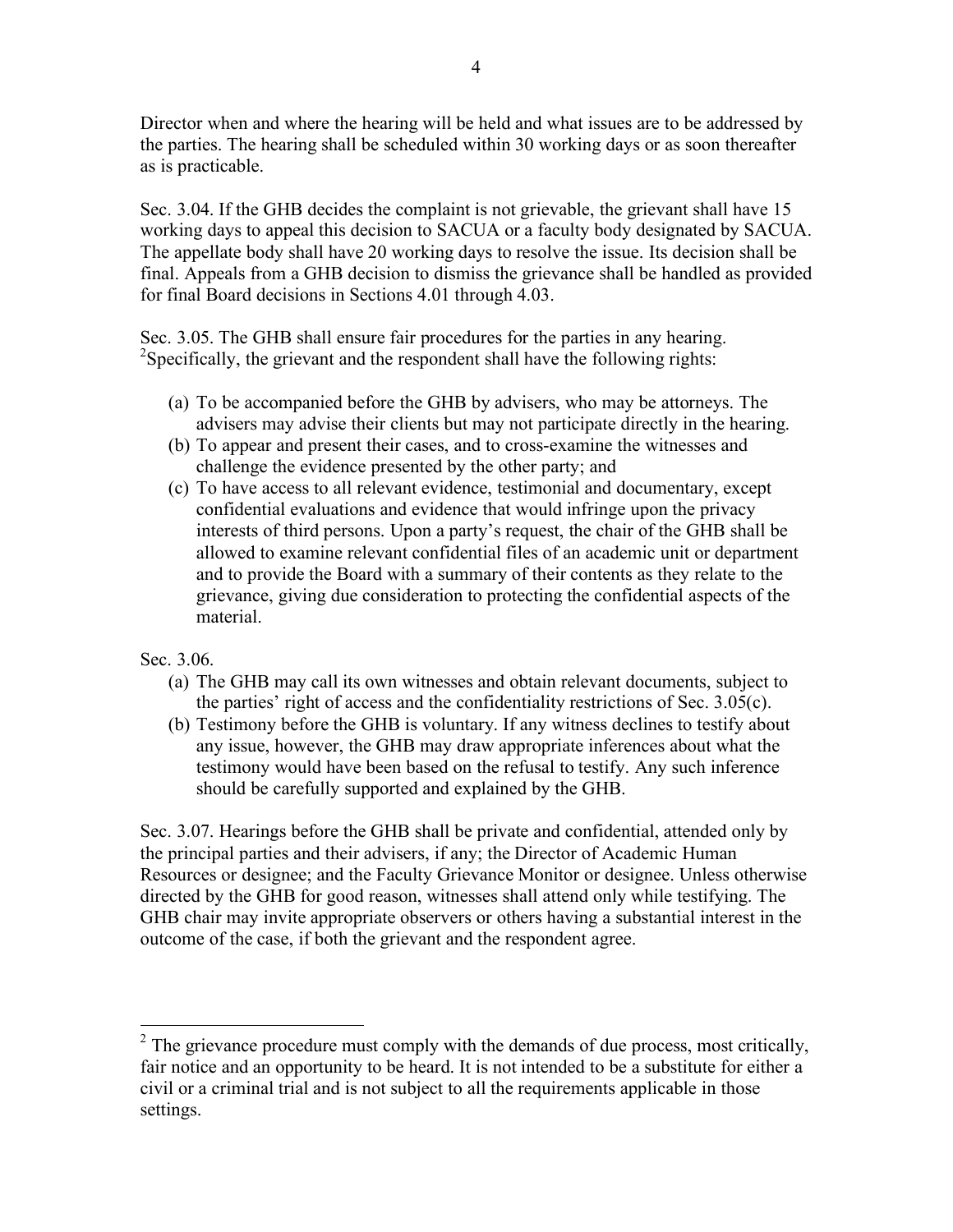Sec. 3.08. Portions of the hearing at which testimony is taken and evidence presented shall be recorded verbatim, but the recording may be by voice recorder. Both the grievant and the respondent may also record the hearing.

Sec. 3.09. The GHB shall deliver only to the grievant and the respondent a written provisional decision within 20 working days after the completion of testimony and argument. The content of the provisional decision shall remain confidential and may not be shared at any time with any other persons except those entitled without special agreement to participate in the hearing or advise the parties under Sec. 3.07.

Sec. 3.10. The grievant and the respondent shall have ten working days after receipt of the provisional decision to submit a written response to the GHB.

Sec. 3.11. The GHB shall consider any responses to the provisional decision and shall deliver its final decision within ten working days after receipt of those responses. Both the provisional decision and the final decision shall include a summary of the testimony, factual findings, conclusions with reasons the grieved decision or action was or was not violative of University policy or otherwise manifestly unfair, and, if appropriate, a proposed remedy. Decisions of the GHB shall be by majority vote. The reasons for any dissent must be stated in a written minority opinion. The GHB shall present the final decision only to the grievant, the respondent, the Dean or Director, the DAHR, the FGM, and, if appropriate, the department chair.

Sec. 3.12. Although the GHB does not have executive authority, the parties are expected to respect and accept the findings, conclusions, recommendations, and any proposed remedy of the GHB as the considered judgment of a competent and disinterested peer group. The GHB may recommend actions that do not fall within the respondent's authority, but recommendations addressed to those who are not parties should not give rise to the same expectations.

# **Appeals**

Sec. 4.01. The grievant or the respondent or both may submit a written appeal of a final decision by a GHB within 20 working days of the receipt of the decision. If the Dean or Director is not a respondent, the appeal shall be submitted to the Dean or Director. If the Dean or Director is a respondent, the appeal shall be submitted to the Provost. Either party may submit an appeal contingent upon the other party's appealing. If both parties submit contingent appeals, the appeals shall be treated as withdrawn.

Sec. 4.02. An appeal shall be decided on the record made before the GHB. When necessary in the judgment of the person deciding the appeal, the proceedings may be remanded to the GHB to receive new information. A remand for new information shall be granted on the request of the grievant or the respondent only on a showing that the information could not, in the exercise of reasonable diligence, have been presented when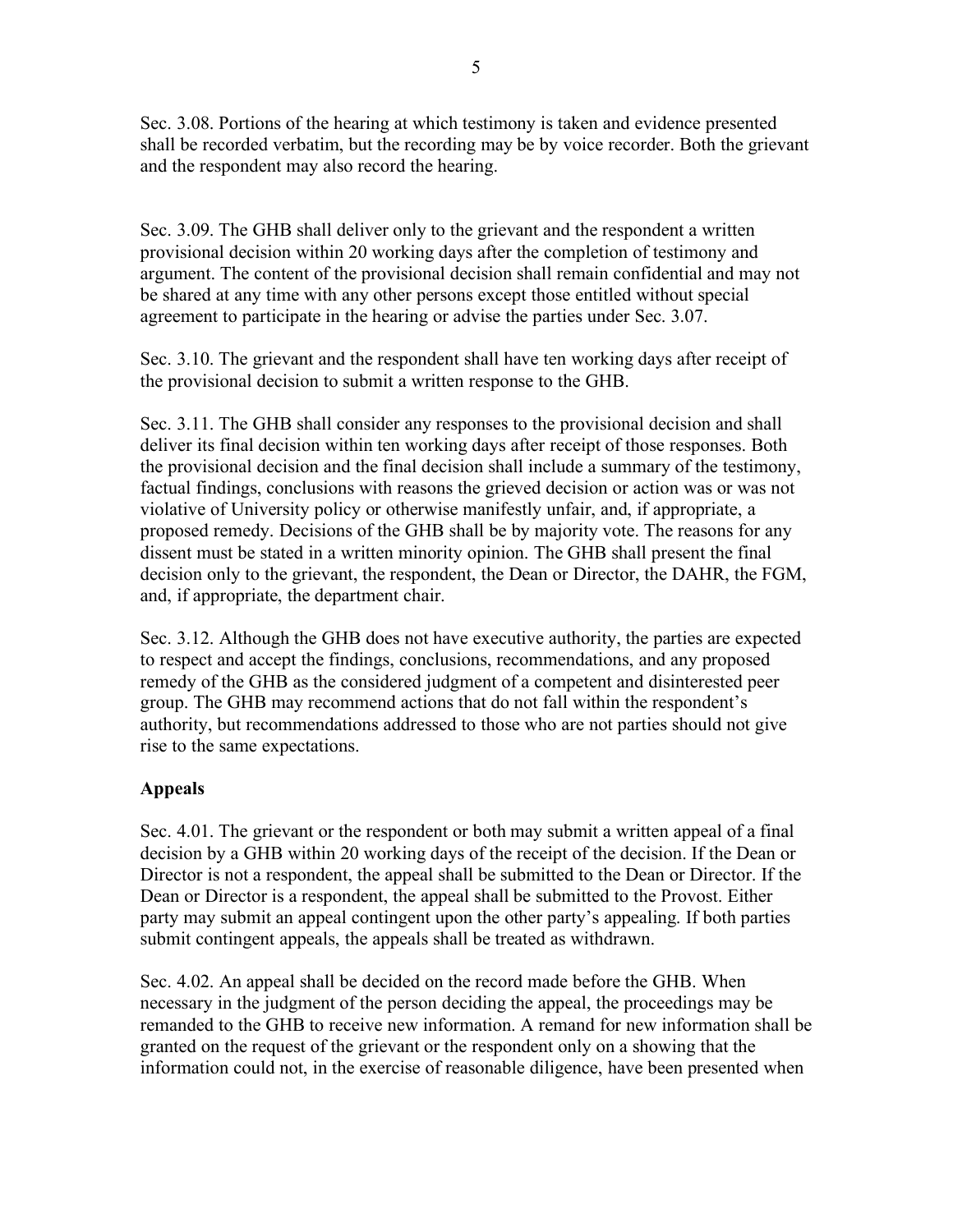the record was made. A remand shall set the times for further GHB proceedings, including any revised final GHB decision.

Sec. 4.03. The findings, conclusions, recommendations, and proposed remedy, if any, of the GHB shall be presumed valid on appeal, and shall be rejected or modified only because of substantial errors of fact or interpretation of University regulations, because of

serious procedural irregularities, or because the appeal authority's considered judgment is that the GHB erred in deciding whether the initially grieved decision or action was or was not violative of University policy or otherwise manifestly unfair, or because any proposed remedy is clearly unreasonable or inappropriate.

Sec. 4.04. The Dean, Director, or Provost shall respond in writing within 30 working days of receiving the appeal, stating the action to be taken and the reasons for it. The response shall be transmitted to the grievant, the respondent, the members of the GHB, the DAHR, and the FGM.

## **Structure; Organization; Miscellaneous**

Sec. 5.01. This grievance procedure applies to all University faculty defined in Section 1.02 but the Provost may approve amendments by an individual unit to adapt the procedure to its specific conditions or circumstances.

Sec. 5.02. A Faculty Grievance Hearing Panel (FGHP) is established from whose members each Grievance Hearing Board will have two selected randomly, subject to the exceptions contained in Sec. 5.03. The FGHP will consist of tenured faculty members, elected by each school or college in accordance with written rules formulated by that unit. Membership on the FGHP will be allotted as follows: the College of Literature, Science, and the Arts and the Medical School, four members each; the Ross School of Business, the College of Engineering, and the School of Music, Theatre, and Dance, two each; and all other schools and colleges, one each. FGHP members will serve single staggered terms of three years, except that initially nine members will be chosen by lot to serve one year, nine by lot to serve two years, and the rest will serve three years. FGHP members may not serve consecutive terms. Vacancies will be filled in the same manner except that if the unexpired term is one year or less, the replacement member shall serve an additional three-year term.

Sec. 5.03.

(a) Within ten working days of receiving the notice of a pending grievance, the DAHR and the FGM shall meet or communicate and choose by lot two persons from the FGHP to serve on the GHB. Those two members shall come from different academic units and neither shall come from the academic unit(s)<sup>3</sup> of the

<sup>&</sup>lt;sup>3</sup> In these rules the term "academic unit" generally means a school, college, center, institute, or program. In schools or colleges that have more than 100 faculty members covered by this procedure and that have separate departments or equivalent subdivisions,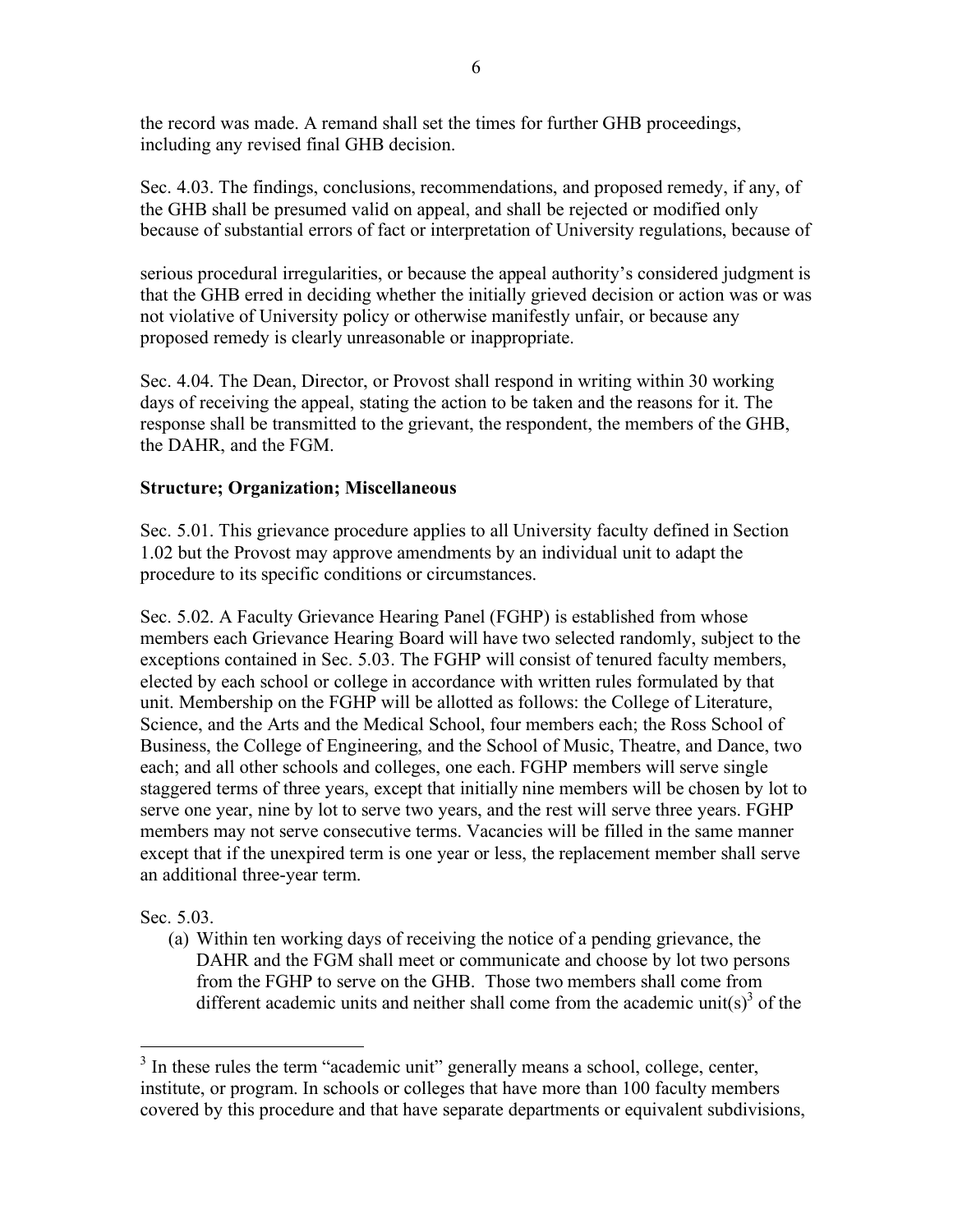grievant. The DAHR and the FGM may then agree on one of the two members as a chair for the GHB or leave the choice between those two to the Board itself.

- (b) The third member of the GHB shall come from the academic unit in which the grievance arises. Each academic unit shall formulate written rules for electing three to five tenured faculty as potential GHB members. Within ten working days of receiving the notice of a pending grievance from the DAHR, the grievant and the respondent shall each nominate three members from this list of potential Board members. Both parties shall rank their preferences and transmit their choices to the DAHR and the FGM. Within five working days the DAHR and the FGM shall jointly determine the one nominee most favored by both parties. If there is a tie among the choices, the DAHR and the FGM will jointly resolve the tie by lot.
- (c) At any time prior to the first meeting of the GHB established as provided in subsections (a) and (b) above, the grievant and the respondent have the option of agreeing upon any three tenured University faculty members from any academic unit, whether or not members of the FGHP, to serve as the GHB. In this instance, the remaining provisions regarding GHBs will apply.

Sec. 5.04. A member of a GHB shall recuse herself or himself if she or he has significant personal or professional associations with either party, and any member shall be excused with the concurrence of both the DAHR and the FGM, if either the grievant or the respondent objects for sufficient cause to that person's serving. If the DAHR and the FGM disagree about excusing a GHB member, the issue shall be resolved by the Dean or Director, or, if the Dean or Director is a respondent, by the Provost. A recused or excused Board member shall be replaced by using the same procedure applicable to the selection of that member.

Sec. 5.05. The Faculty Grievance Monitor (FGM) is a tenured faculty member who is appointed annually by SACUA to monitor all grievances. In addition to the functions assigned elsewhere, the FGM and the DAHR shall have the following responsibilities:

- (a) Jointly to provide or arrange for the training of FGHP members, and especially those designated as GHB chairs, in the conduct of a hearing and the preparation of a formal written decision;
- (b) Jointly or separately to provide objective information to either the grievant or the respondent or both about the operation of the grievance procedure;
- (c) Separately to monitor the processing of all grievances and to report to the Dean or Director, or to the Provost if the Dean or Director is a respondent, any delay or

"academic unit" shall mean, for the purpose of selecting the third "internal" GHB member only, a department or equivalent subdivision. If the size of particular departments or equivalent subdivisions makes it difficult to elect three to five potential internal GHB members, the school or college may combine closely related departments or subdivisions for this purpose.

 $\overline{a}$